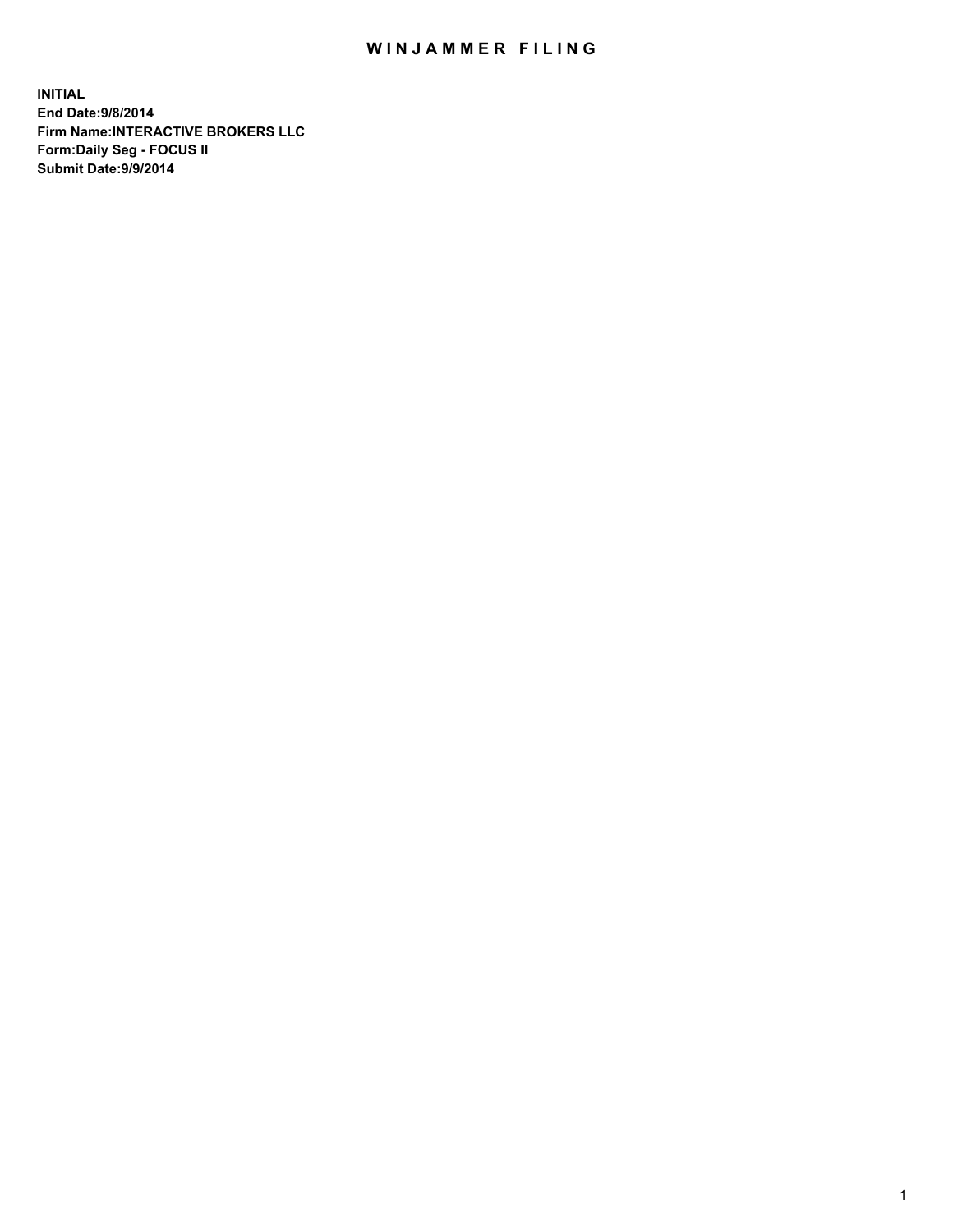## **INITIAL End Date:9/8/2014 Firm Name:INTERACTIVE BROKERS LLC Form:Daily Seg - FOCUS II Submit Date:9/9/2014 Daily Segregation - Cover Page**

| Name of Company<br><b>Contact Name</b><br><b>Contact Phone Number</b><br><b>Contact Email Address</b>    | <b>INTERACTIVE BROKERS LLC</b><br><b>Michael Ellman</b><br>203-422-8926<br>mellman@interactivebrokers.co<br>$\underline{\mathbf{m}}$ |
|----------------------------------------------------------------------------------------------------------|--------------------------------------------------------------------------------------------------------------------------------------|
| FCM's Customer Segregated Funds Residual Interest Target (choose one):<br>a. Minimum dollar amount: ; or |                                                                                                                                      |
| b. Minimum percentage of customer segregated funds required:% ; or                                       | $\overline{\mathbf{0}}$<br>0                                                                                                         |
| c. Dollar amount range between: and; or                                                                  | 155,000,000 245,000,000                                                                                                              |
| d. Percentage range of customer segregated funds required between:% and%.                                | 00                                                                                                                                   |
| FCM's Customer Secured Amount Funds Residual Interest Target (choose one):                               |                                                                                                                                      |
| a. Minimum dollar amount: ; or                                                                           | $\overline{\mathbf{0}}$                                                                                                              |
| b. Minimum percentage of customer secured funds required:% ; or                                          | 0                                                                                                                                    |
| c. Dollar amount range between: and; or                                                                  | 80,000,000 120,000,000                                                                                                               |
| d. Percentage range of customer secured funds required between:% and%.                                   | 00                                                                                                                                   |
| FCM's Cleared Swaps Customer Collateral Residual Interest Target (choose one):                           |                                                                                                                                      |
| a. Minimum dollar amount: ; or                                                                           | $\overline{\mathbf{0}}$                                                                                                              |
| b. Minimum percentage of cleared swaps customer collateral required:% ; or                               | $\underline{\mathbf{0}}$                                                                                                             |
| c. Dollar amount range between: and; or                                                                  | 0 <sub>0</sub>                                                                                                                       |
| d. Percentage range of cleared swaps customer collateral required between:% and%.                        | 0 <sub>0</sub>                                                                                                                       |
| Current ANC:on                                                                                           | 2,260,748,680 08-SEP-2014                                                                                                            |
| <b>Broker Dealer Minimum</b>                                                                             | 366,946,833                                                                                                                          |
| Debit/Deficit - CustomersCurrent AmountGross Amount                                                      |                                                                                                                                      |
| Domestic Debit/Deficit                                                                                   | 3,495,861                                                                                                                            |
| Foreign Debit/Deficit<br>Debit/Deficit - Non CustomersCurrent AmountGross Amount                         | 2,658,5670                                                                                                                           |
| Domestic Debit/Deficit                                                                                   | 0 <sub>0</sub>                                                                                                                       |
| Foreign Debit/Deficit                                                                                    | 0 <sub>0</sub>                                                                                                                       |
| Proprietary Profit/Loss                                                                                  |                                                                                                                                      |
| Domestic Profit/Loss                                                                                     | $\overline{\mathbf{0}}$                                                                                                              |
| Foreign Profit/Loss                                                                                      | $\underline{\mathbf{0}}$                                                                                                             |
| Proprietary Open Trade Equity                                                                            |                                                                                                                                      |
| Domestic OTE                                                                                             | <u>0</u>                                                                                                                             |
| Foreign OTE                                                                                              | <u>0</u>                                                                                                                             |
| <b>SPAN</b>                                                                                              |                                                                                                                                      |
| <b>Customer SPAN Calculation</b>                                                                         | 1,155,672,111                                                                                                                        |
| Non-Customer SPAN Calcualation                                                                           | 13,025,738                                                                                                                           |
| Proprietary Capital Charges                                                                              | <u>0</u>                                                                                                                             |
| Minimum Dollar Amount Requirement                                                                        | 20,000,000 [7465]                                                                                                                    |
| Other NFA Dollar Amount Requirement                                                                      | 21,798,001 [7475]                                                                                                                    |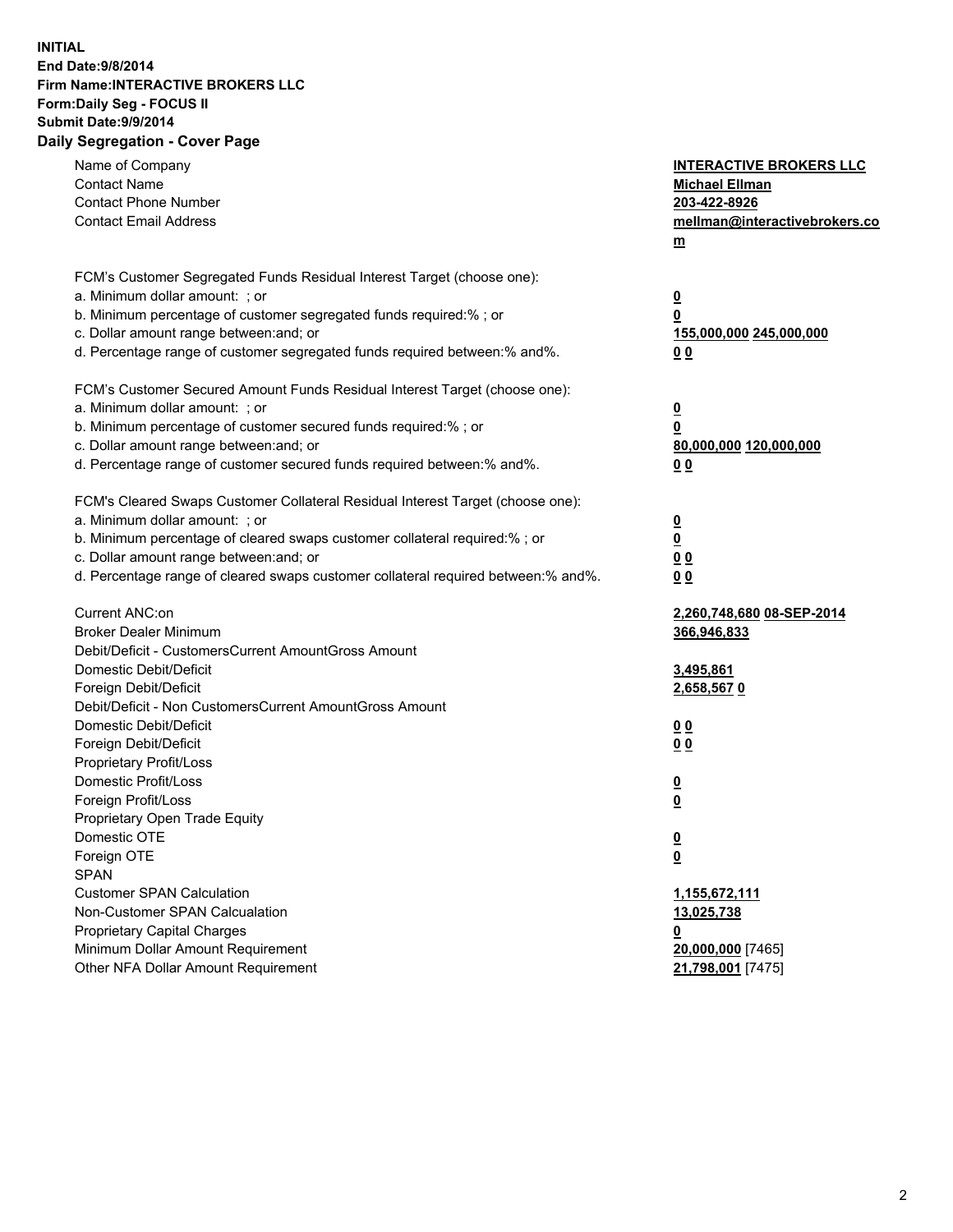## **INITIAL End Date:9/8/2014 Firm Name:INTERACTIVE BROKERS LLC Form:Daily Seg - FOCUS II Submit Date:9/9/2014 Daily Segregation - Secured Amounts**

|     | <u>, pany ovyrvyatron ovodrod Amodrite</u>                                                  |                                   |
|-----|---------------------------------------------------------------------------------------------|-----------------------------------|
|     | Foreign Futures and Foreign Options Secured Amounts                                         |                                   |
|     | Amount required to be set aside pursuant to law, rule or regulation of a foreign            | $0$ [7305]                        |
|     | government or a rule of a self-regulatory organization authorized thereunder                |                                   |
| 1.  | Net ledger balance - Foreign Futures and Foreign Option Trading - All Customers             |                                   |
|     | A. Cash                                                                                     | 307,727,202 [7315]                |
|     | B. Securities (at market)                                                                   | $0$ [7317]                        |
| 2.  | Net unrealized profit (loss) in open futures contracts traded on a foreign board of trade   | -231,170 [7325]                   |
| 3.  | Exchange traded options                                                                     |                                   |
|     | a. Market value of open option contracts purchased on a foreign board of trade              | 143,198 [7335]                    |
|     | b. Market value of open contracts granted (sold) on a foreign board of trade                | -171,313 [7337]                   |
| 4.  | Net equity (deficit) (add lines 1. 2. and 3.)                                               | 307,467,917 [7345]                |
| 5.  | Account liquidating to a deficit and account with a debit balances - gross amount           | 2,658,567 [7351]                  |
|     | Less: amount offset by customer owned securities                                            | 0 [7352] 2,658,567 [7354]         |
| 6.  | Amount required to be set aside as the secured amount - Net Liquidating Equity              | 310,126,484 [7355]                |
|     | Method (add lines 4 and 5)                                                                  |                                   |
| 7.  | Greater of amount required to be set aside pursuant to foreign jurisdiction (above) or line | 310,126,484 [7360]                |
|     | 6.                                                                                          |                                   |
|     | FUNDS DEPOSITED IN SEPARATE REGULATION 30.7 ACCOUNTS                                        |                                   |
| 1.  | Cash in banks                                                                               |                                   |
|     | A. Banks located in the United States                                                       | 344,777,092 [7500]                |
|     | B. Other banks qualified under Regulation 30.7                                              | 0 [7520] 344,777,092 [7530]       |
| 2.  | <b>Securities</b>                                                                           |                                   |
|     | A. In safekeeping with banks located in the United States                                   | $0$ [7540]                        |
|     | B. In safekeeping with other banks qualified under Regulation 30.7                          | 0 [7560] 0 [7570]                 |
| 3.  | Equities with registered futures commission merchants                                       |                                   |
|     | A. Cash                                                                                     | $0$ [7580]                        |
|     | <b>B.</b> Securities                                                                        | $0$ [7590]                        |
|     | C. Unrealized gain (loss) on open futures contracts                                         | $0$ [7600]                        |
|     | D. Value of long option contracts                                                           | $0$ [7610]                        |
|     | E. Value of short option contracts                                                          | 0 [7615] 0 [7620]                 |
| 4.  | Amounts held by clearing organizations of foreign boards of trade                           |                                   |
|     | A. Cash                                                                                     | $0$ [7640]                        |
|     | <b>B.</b> Securities                                                                        | $0$ [7650]                        |
|     | C. Amount due to (from) clearing organization - daily variation                             | $0$ [7660]                        |
|     | D. Value of long option contracts                                                           | $0$ [7670]                        |
|     | E. Value of short option contracts                                                          | 0 [7675] 0 [7680]                 |
| 5.  | Amounts held by members of foreign boards of trade                                          |                                   |
|     | A. Cash                                                                                     | 69,323,093 [7700]                 |
|     | <b>B.</b> Securities                                                                        | $0$ [7710]                        |
|     | C. Unrealized gain (loss) on open futures contracts                                         | -2,844,212 [7720]                 |
|     | D. Value of long option contracts                                                           | 143,198 [7730]                    |
|     | E. Value of short option contracts                                                          | -171,313 [7735] 66,450,766 [7740] |
| 6.  | Amounts with other depositories designated by a foreign board of trade                      | $0$ [7760]                        |
| 7.  | Segregated funds on hand                                                                    | $0$ [7765]                        |
| 8.  | Total funds in separate section 30.7 accounts                                               | 411,227,858 [7770]                |
| 9.  | Excess (deficiency) Set Aside for Secured Amount (subtract line 7 Secured Statement         | 101,101,374 [7380]                |
|     | Page 1 from Line 8)                                                                         |                                   |
| 10. | Management Target Amount for Excess funds in separate section 30.7 accounts                 | 80,000,000 [7780]                 |
| 11. | Excess (deficiency) funds in separate 30.7 accounts over (under) Management Target          | 21,101,374 [7785]                 |
|     |                                                                                             |                                   |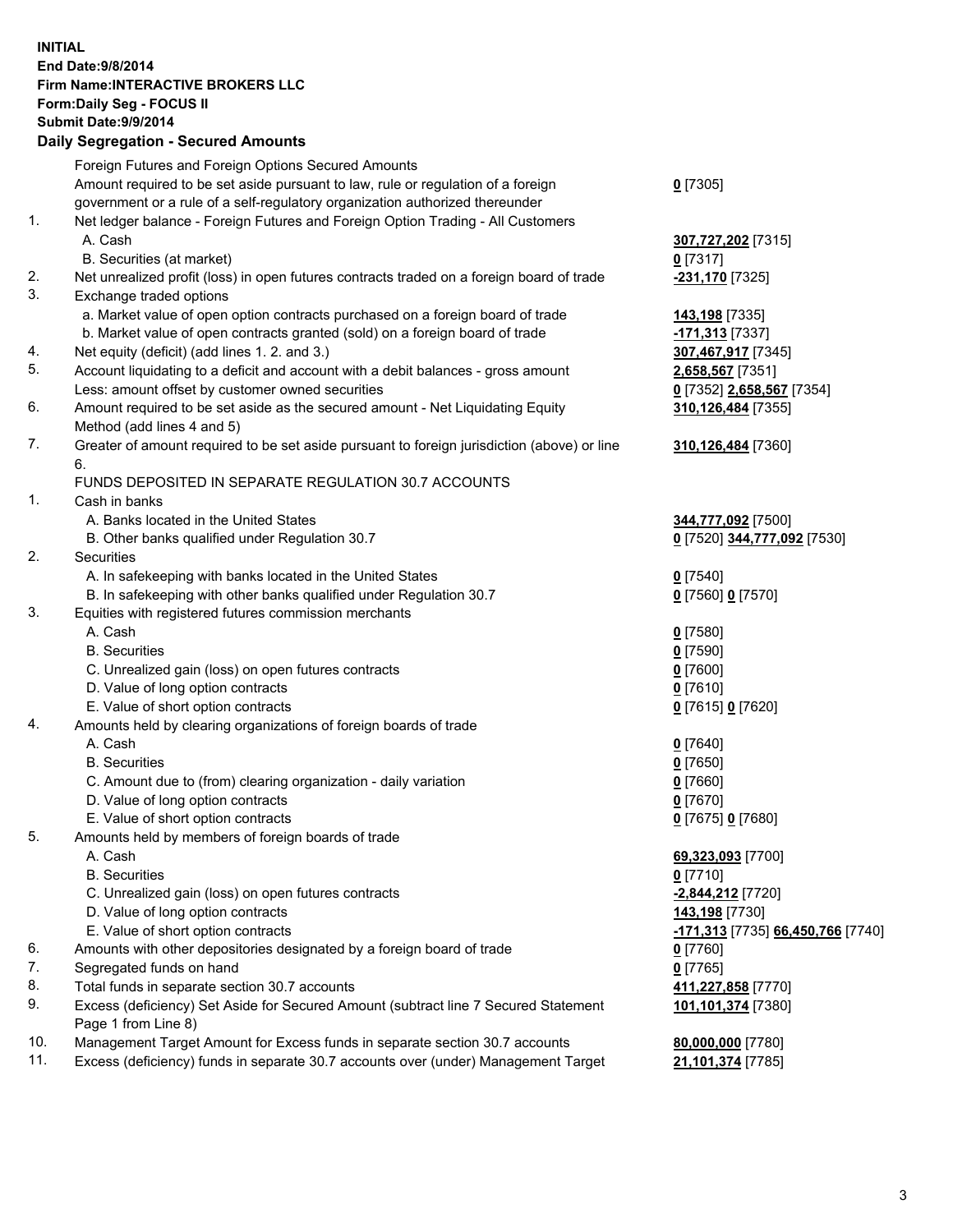**INITIAL End Date:9/8/2014 Firm Name:INTERACTIVE BROKERS LLC Form:Daily Seg - FOCUS II Submit Date:9/9/2014 Daily Segregation - Segregation Statement** SEGREGATION REQUIREMENTS(Section 4d(2) of the CEAct) 1. Net ledger balance A. Cash **2,437,459,483** [7010] B. Securities (at market) **0** [7020] 2. Net unrealized profit (loss) in open futures contracts traded on a contract market **-73,404,691** [7030] 3. Exchange traded options A. Add market value of open option contracts purchased on a contract market **114,923,553** [7032] B. Deduct market value of open option contracts granted (sold) on a contract market **-190,378,146** [7033] 4. Net equity (deficit) (add lines 1, 2 and 3) **2,288,600,199** [7040] 5. Accounts liquidating to a deficit and accounts with debit balances - gross amount **3,495,861** [7045] Less: amount offset by customer securities **0** [7047] **3,495,861** [7050] 6. Amount required to be segregated (add lines 4 and 5) **2,292,096,060** [7060] FUNDS IN SEGREGATED ACCOUNTS 7. Deposited in segregated funds bank accounts A. Cash **417,492,276** [7070] B. Securities representing investments of customers' funds (at market) **1,077,206,332** [7080] C. Securities held for particular customers or option customers in lieu of cash (at market) **0** [7090] 8. Margins on deposit with derivatives clearing organizations of contract markets A. Cash **9,426,667** [7100] B. Securities representing investments of customers' funds (at market) **88,516,566** [7110] C. Securities held for particular customers or option customers in lieu of cash (at market) **0** [7120] 9. Net settlement from (to) derivatives clearing organizations of contract markets **-1,073,969** [7130] 10. Exchange traded options A. Value of open long option contracts **1,535,152** [7132] B. Value of open short option contracts **-3,444,192** [7133] 11. Net equities with other FCMs A. Net liquidating equity **-4,472,373** [7140] B. Securities representing investments of customers' funds (at market) **914,913,248** [7160] C. Securities held for particular customers or option customers in lieu of cash (at market) **0** [7170] 12. Segregated funds on hand **0** [7150] 13. Total amount in segregation (add lines 7 through 12) **2,500,099,707** [7180] 14. Excess (deficiency) funds in segregation (subtract line 6 from line 13) **208,003,647** [7190] 15. Management Target Amount for Excess funds in segregation **155,000,000** [7194]

16. Excess (deficiency) funds in segregation over (under) Management Target Amount Excess

**53,003,647** [7198]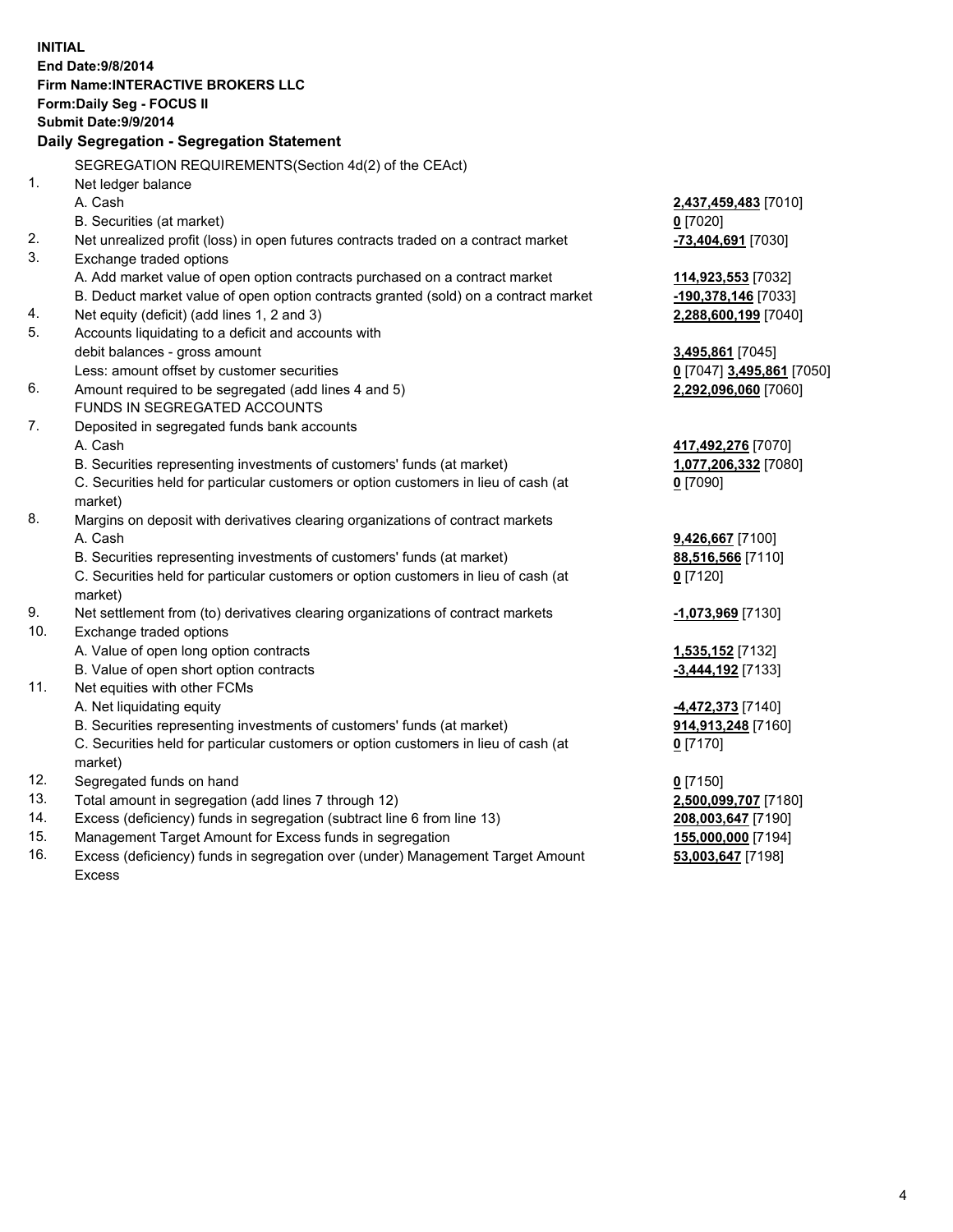## **INITIAL End Date:9/8/2014 Firm Name:INTERACTIVE BROKERS LLC Form:Daily Seg - FOCUS II Submit Date:9/9/2014 Daily Segregation - Supplemental**

| $\blacksquare$           | Total gross margin deficiencies - Segregated Funds Origin                                                                                                                                                                                         | 460,457 [9100] |  |
|--------------------------|---------------------------------------------------------------------------------------------------------------------------------------------------------------------------------------------------------------------------------------------------|----------------|--|
| $\blacksquare$           | Total gross margin deficiencies - Secured Funds Origin                                                                                                                                                                                            | 585 [9101]     |  |
| $\blacksquare$           | Total gross margin deficiencies - Cleared Swaps Customer Collateral Funds Origin                                                                                                                                                                  | $0$ [9102]     |  |
| $\blacksquare$           | Total gross margin deficiencies - Noncustomer and Proprietary Accounts Origin                                                                                                                                                                     | $0$ [9103]     |  |
| $\blacksquare$           | Total number of accounts contributing to total gross margin deficiencies - Segregated                                                                                                                                                             | 5[9104]        |  |
|                          | Funds Origin                                                                                                                                                                                                                                      |                |  |
| $\overline{\phantom{a}}$ | Total number of accounts contributing to total gross margin deficiencies - Secured                                                                                                                                                                | $2$ [9105]     |  |
|                          | Funds Origin                                                                                                                                                                                                                                      |                |  |
| $\overline{\phantom{a}}$ | Total number of accounts contributing to the total gross margin deficiencies - Cleared                                                                                                                                                            | $0$ [9106]     |  |
|                          | Swaps Customer Collateral Funds Origin                                                                                                                                                                                                            |                |  |
| $\overline{\phantom{a}}$ | Total number of accounts contributing to the total gross margin deficiencies -                                                                                                                                                                    | $0$ [9107]     |  |
|                          | Noncustomer and Proprietary Accounts Origin                                                                                                                                                                                                       |                |  |
|                          | The set of the $\mathcal{C}$ set of the set of the $\mathcal{C}$ and $\mathcal{C}$ and $\mathcal{C}$ is the set of the set of the set of the set of the set of the set of the set of the set of the set of the set of the set of the set of the s |                |  |

- Upload a copy of the firm's daily margin report the FCM uses to issue margin calls which corresponds with the reporting date.